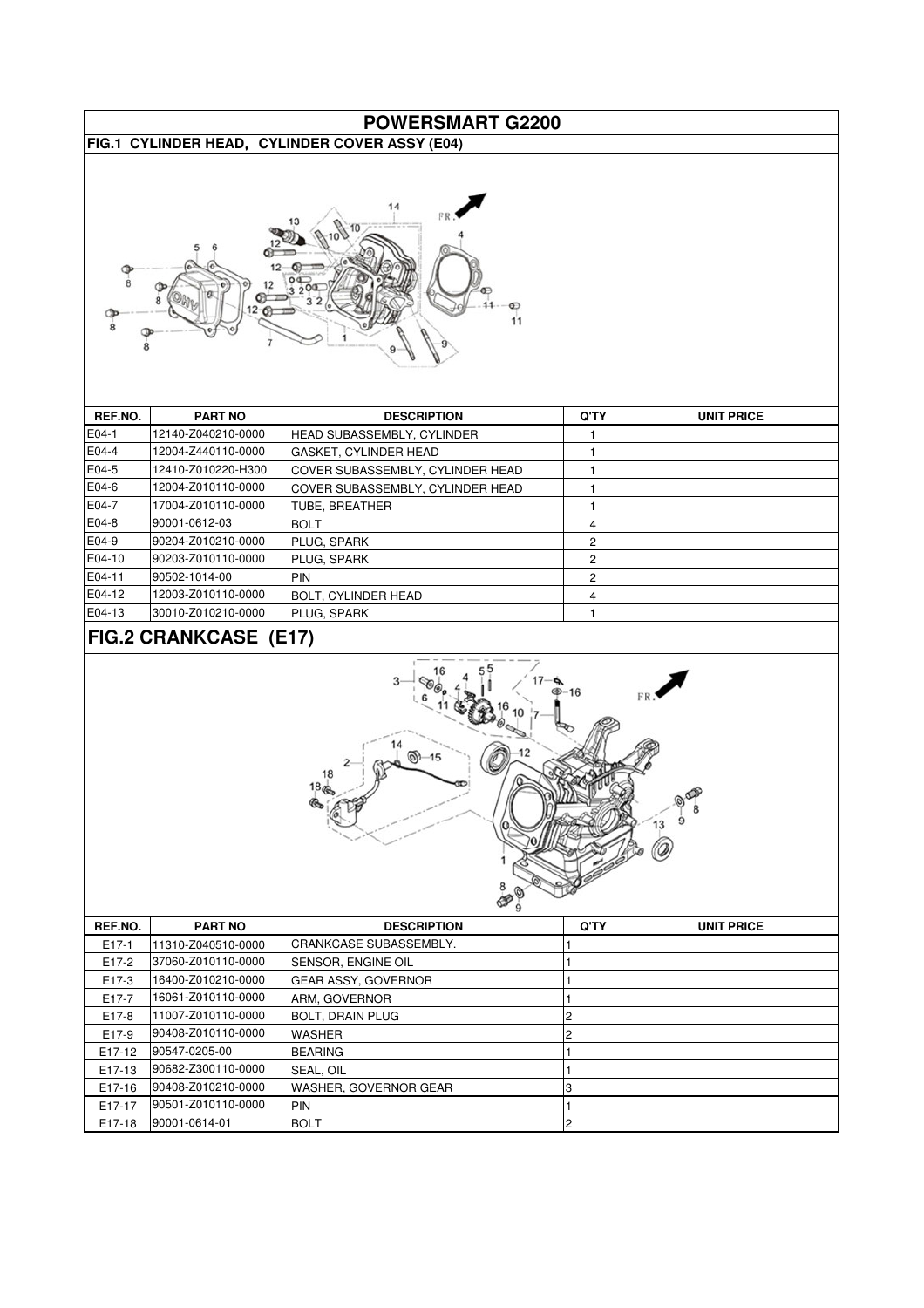## **FIG.3 COVER, CRANKCASE (E01)**

| FR.<br>5                                          |                    |                           |                |                   |
|---------------------------------------------------|--------------------|---------------------------|----------------|-------------------|
| REF.NO.                                           | <b>PART NO</b>     | <b>DESCRIPTION</b>        | $Q^{\prime}TY$ | <b>UNIT PRICE</b> |
| $E01-1$                                           | 11411-Z040210-0000 | COVER, CRANKCASE          |                |                   |
| E01-2                                             | 90547-0205-00      | <b>BEARING</b>            |                |                   |
| E01-3                                             | 90682-Z010110-0000 | SEAL, OIL                 |                |                   |
| E01-4                                             | 11001-Z010120-0000 | GASKET, CRANKCASE         |                |                   |
| E01-5                                             | 90502-0812-00      | PIN                       | 2              |                   |
| E01-6                                             | 15010-Z010110-Q500 | DIPSTICK SUBASSEMBLY, OIL | 1              |                   |
| E01-8                                             | 90001-0832-01      | <b>BOLT</b>               | 6              |                   |
| FIG.4 CRANKSHAFT ASSY. (E03)<br>FR:<br><b>ARO</b> |                    |                           |                |                   |
| REF.NO.                                           | <b>PART NO</b>     | <b>DESCRIPTION</b>        | $Q^{\prime}TY$ | <b>UNIT PRICE</b> |
| E03-1                                             | 13300-Z040110-0000 | CRANKSHAFT ASSY.          | $\mathbf{1}$   |                   |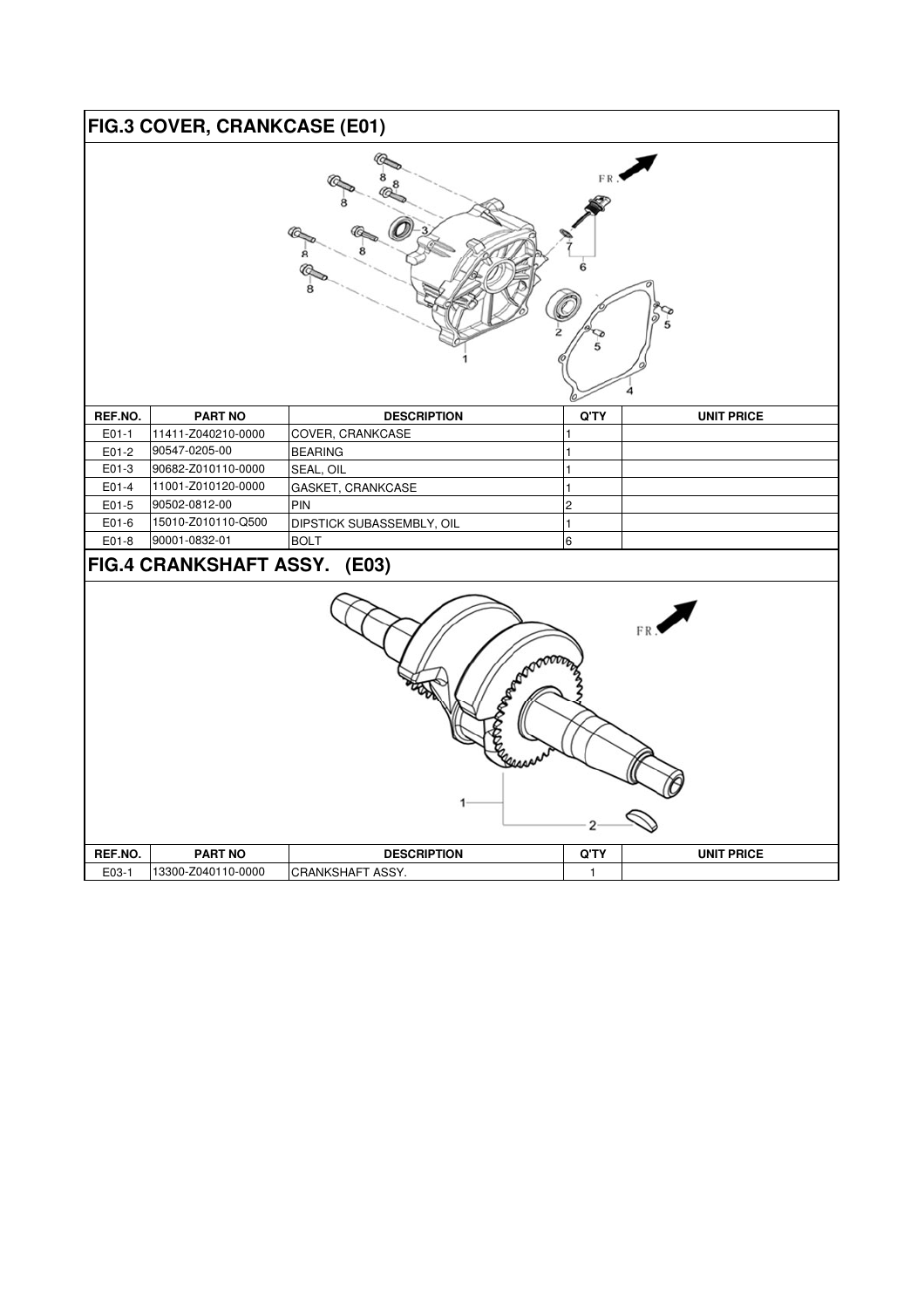#### **FIG.5 PISTON/CONNECTING ROD (E03)**



| REF.NO. | <b>PART NO</b>     | <b>DESCRIPTION</b>      | Q'TY | <b>UNIT PRICE</b> |
|---------|--------------------|-------------------------|------|-------------------|
| E03-2   | 13122-Z010110-0000 | <b>CLIP, PISTON PIN</b> | 2    |                   |
| E03-3   | 13111-Z040120-0000 | <b>PISTON</b>           |      |                   |
| E03-4   | 13121-Z010110-0000 | PIN, PISTON             |      |                   |
| E03-5   | 13010-Z010110-0000 | ROD, CONNECTING         |      |                   |
| E03-7   | 13201-Z040110-0000 | RING, THE FIRST         |      |                   |
| E03-8   | 13202-Z040110-0000 | <b>IRING. THE SECON</b> |      |                   |
| E03-9   | 13210-Z040110-0000 | <b>RING SET, OIL</b>    |      |                   |
|         |                    | <b>IPISTON RING SET</b> |      |                   |
|         |                    |                         |      |                   |

#### **FIG.6 CAMSHAFT ASSY. (E05)**



| REF.NO. | <b>PART NO</b>     | <b>DESCRIPTION</b>                | Q'TY           | <b>UNIT PRICE</b> |
|---------|--------------------|-----------------------------------|----------------|-------------------|
| E05-1   | 14200-Z300110-0000 | CAMSHAFT ASSY.                    |                |                   |
| E05-3   | 12121-Z010110-0000 | <b>VALVE, EXHAUST</b>             |                |                   |
| E05-4   | 12111-Z010110-0000 | <b>VALVE, INTAKE</b>              |                |                   |
| E05-5   | 12112-Z010110-0000 | SEAT, VALVE SPRING                | 2              |                   |
| E05-6   | 12107-Z010110-0000 | RETAINER. EXHAUST VALVE           |                |                   |
| E05-7   | 12104-Z010110-0000 | RATATOR, VALVE                    | 2              |                   |
| E05-8   | 12101-Z010110-0000 | <b>GUIDE, SEAL</b>                |                |                   |
| E05-9   | 14081-Z040110-0000 | TAPPET, VALVE                     | $\overline{2}$ |                   |
| E05-10  | 14071-Z010110-0000 | LIFTER, VALVE                     | 2              |                   |
| E05-11  | 14090-Z010110-0000 | PLATE SUBASSEMBLY, LIFTER STOPPER |                |                   |
| E05-12  | 14313-Z010110-0000 | <b>BOLT, VALVE ADJUSTING</b>      | 2              |                   |
| E05-13  | 14311-Z010110-0000 | ROCKER, VALVE                     | 2              |                   |
| E05-14  | 14314-Z010110-0000 | NUT, VALVE ADJUSTING              | 2              |                   |
| E05-15  | 14312-Z010110-0000 | <b>BOLT, VALVE ADJUSTING</b>      | 2              |                   |
| E05-16  | 12103-Z010110-0000 | SPRING, VALVE                     | 2              |                   |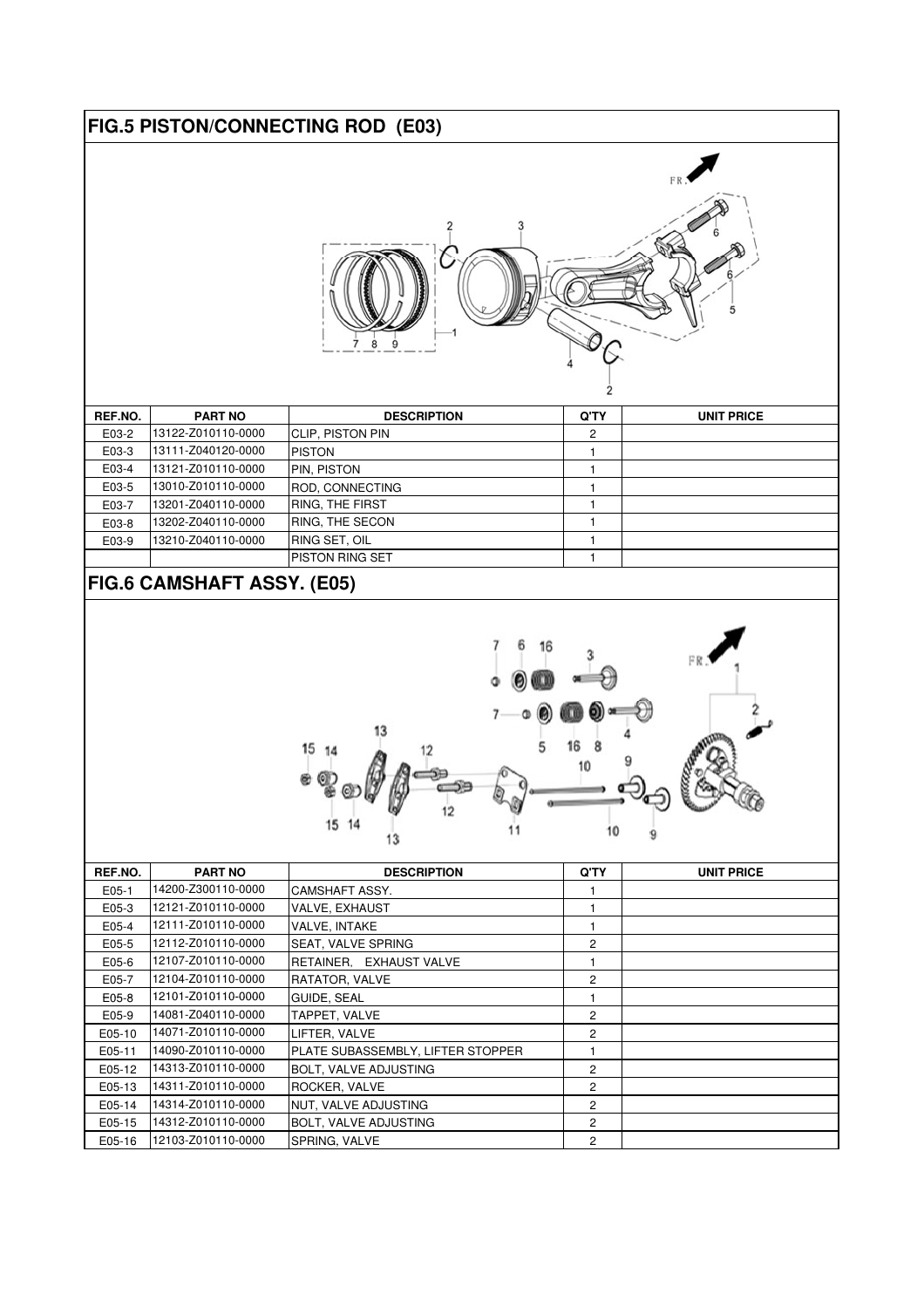|                                             | FIG.7 STARTER (E08)                      |                            |                              |                   |
|---------------------------------------------|------------------------------------------|----------------------------|------------------------------|-------------------|
| $(0, 0)$ 11<br>$2 - 11$<br>$\sqrt{20} - 11$ |                                          |                            |                              |                   |
| REF.NO.                                     | <b>PART NO</b>                           | <b>DESCRIPTION</b>         | Q'TY                         | <b>UNIT PRICE</b> |
| E08-11                                      | 90251-0608-01                            | <b>BOLT</b>                | 3                            |                   |
| E08-12                                      | 28200-Z440110-H700                       | STARTER ASSY, RECOIL       | $\mathbf{1}$                 |                   |
|                                             | FIG.8 SHROUD (E14)                       |                            |                              |                   |
| 5<br>ზ—5                                    |                                          |                            |                              |                   |
| REF.NO.                                     | <b>PART NO</b>                           | <b>DESCRIPTION</b>         | Q'TY                         | <b>UNIT PRICE</b> |
| $E14-1$                                     | 28110-Z300120-Y100                       | <b>SHROUD</b>              | 1                            |                   |
| E14-2                                       | 19304-Z010110-0000                       | SHROUD, CYLINDER BODY      | $\mathbf{1}$                 |                   |
| E14-3                                       | 19340-Z010120-0000<br>37050-Z010210-0000 | SHIELD, LOWER              | $\mathbf{1}$                 |                   |
| E14-4                                       |                                          | PROTECTOR, OIL             | $\mathbf{1}$                 |                   |
|                                             |                                          |                            |                              |                   |
| E14-5                                       | 90001-0612-03                            | <b>BOLT</b>                | $\overline{\mathbf{4}}$      |                   |
| E14-6<br>E14-7                              | 90001-0610-01<br>90001-0616-01           | <b>BOLT</b><br><b>BOLT</b> | $\mathbf{2}$<br>$\mathbf{1}$ |                   |

E14-9 90001-0610-01 BOLT 1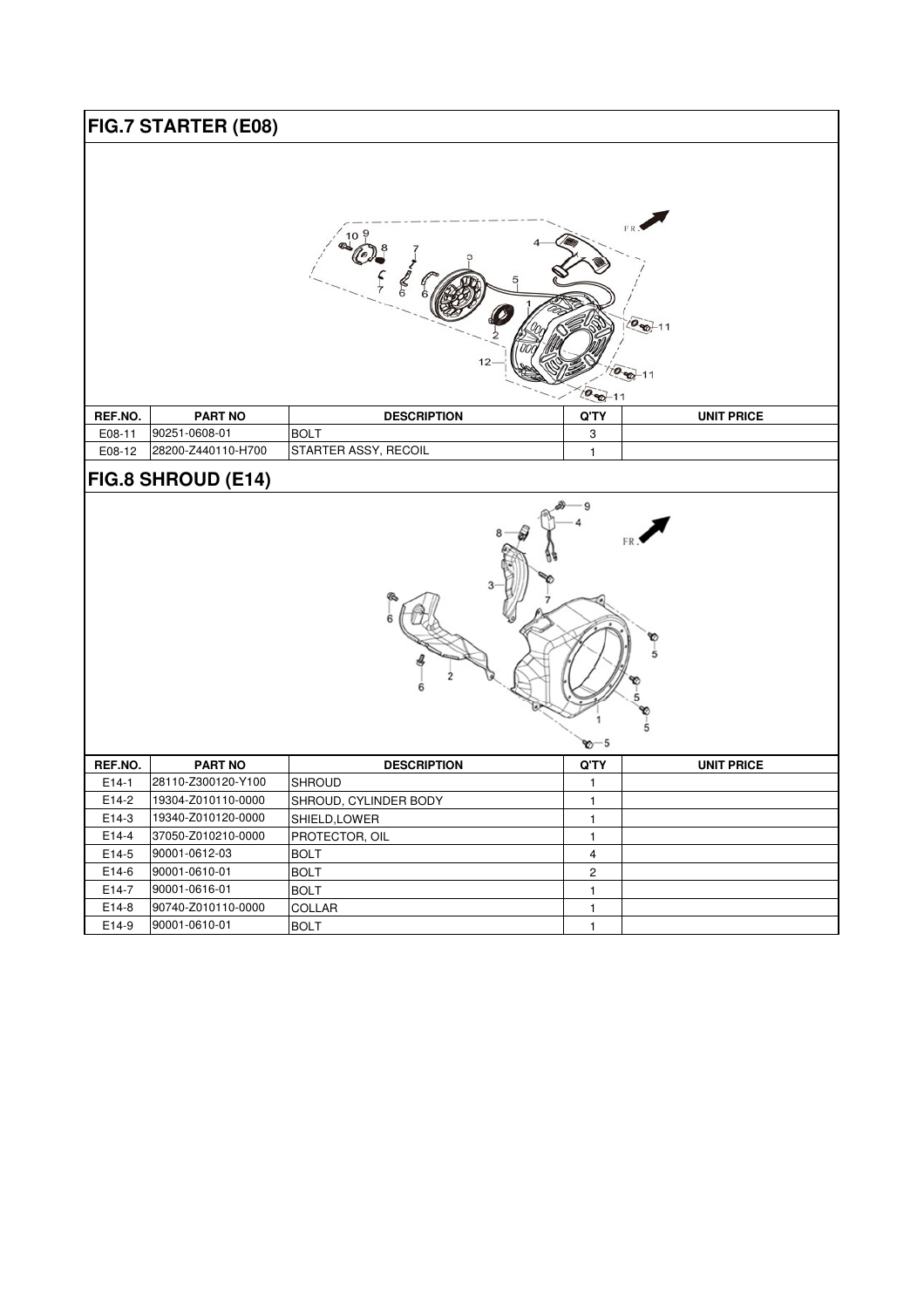|         | FIG.9 CARBURETOR ASSY. (E11) |                              |                                 |                   |
|---------|------------------------------|------------------------------|---------------------------------|-------------------|
|         |                              | 10                           | 17<br>22<br>19<br>$\circ$<br>20 |                   |
|         |                              |                              |                                 |                   |
| REF.NO. | <b>PART NO</b>               | <b>DESCRIPTION</b>           | Q'TY                            | <b>UNIT PRICE</b> |
| $E11-1$ | 16100-Z140610-0000           | CARBURETOR ASSY.             | $\mathbf{1}$                    |                   |
| E11-2   | 17001-Z010110-0000           | GASKET, AIR CLEANER          | $\mathbf{1}$                    |                   |
| E11-3   | 16001-Z010110-0000           | GASKET, CARBURETOR           | $\mathbf{1}$                    |                   |
| E11-4   | 16003-Z010110-0000           | PLATE, CARBURETOR INSULATOR  | $\mathbf{1}$                    |                   |
| E11-5   | 16002-Z010110-0000           | GASKET, CARBURETOR INSULATOR | $\mathbf{1}$                    |                   |
|         | FIG.10 AIR CLEANER (F02)     |                              |                                 |                   |
| 10      |                              |                              |                                 |                   |
| DEE MA  | <b>DADT NO</b>               | <b>DEOODIDTIO</b>            | $\sim$                          | 1111707000        |

| REF.NO. | <b>PART NO</b>     | <b>DESCRIPTION</b>                   | Q'TY | <b>UNIT PRICE</b> |
|---------|--------------------|--------------------------------------|------|-------------------|
| $F02-4$ | 17151-Z300210-0000 | <b>JAIR CLEANER ELEMENT COMPLETE</b> |      |                   |
| $F02-9$ | 90305-0600-33      | <b>NUT</b>                           |      |                   |
| F02-10  | 17100-Z010310-0000 | ICLEANER.<br>AIR                     |      |                   |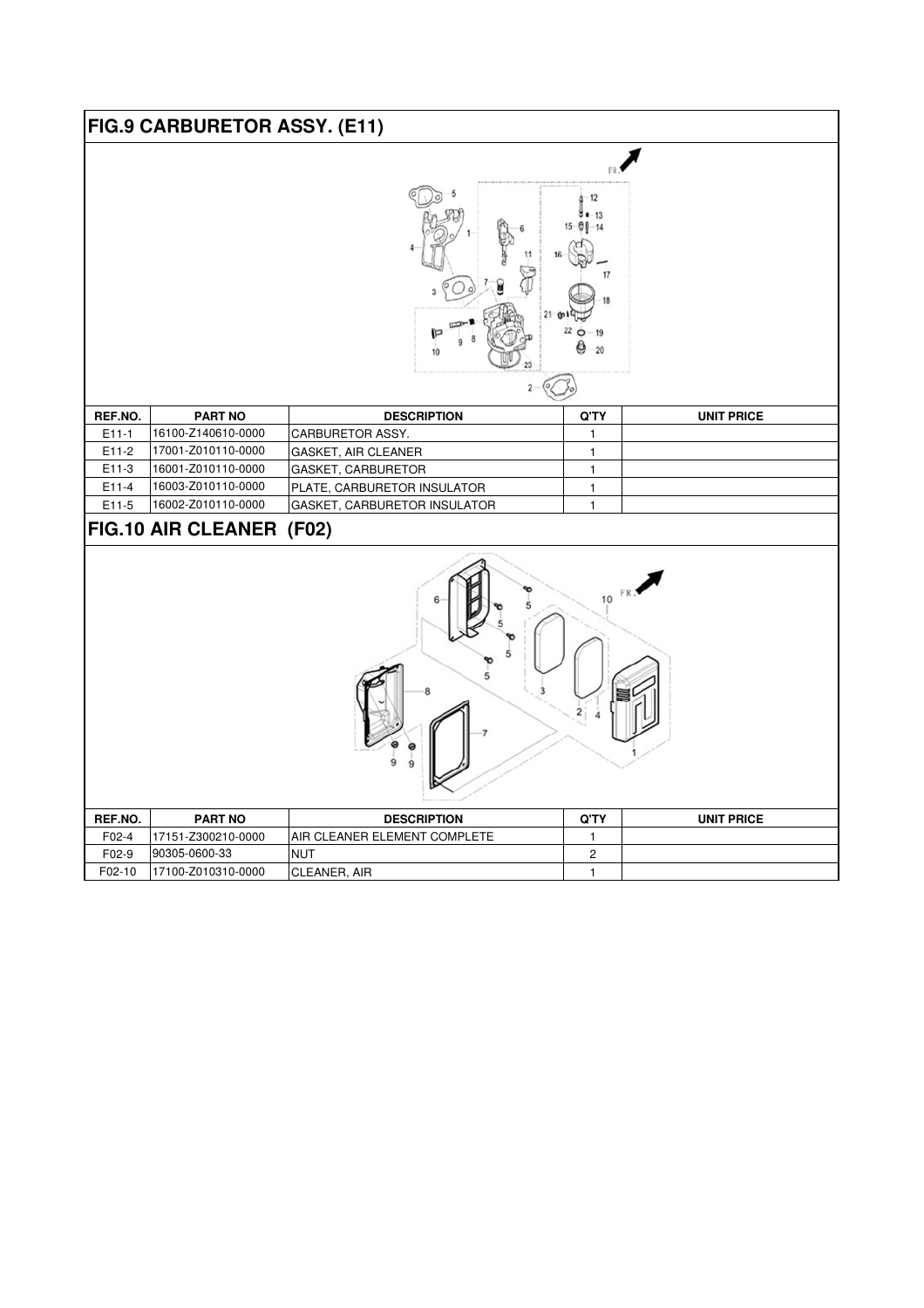## **FIG.11 MUFFLER ASSY. (F04)**



| REF.NO. | <b>PART NO</b>     | <b>DESCRIPTION</b>             | Q'TY           | <b>UNIT PRICE</b> |
|---------|--------------------|--------------------------------|----------------|-------------------|
| $F04-1$ | 18100-Y020120-0000 | IMUFFLER ASSY.                 |                |                   |
| F04-2   | 18130-Y020110-H300 | ICOVER. MUFFLER OUTER          |                |                   |
| F04-3   | 18030-Y020110-H300 | <b>BRACKE, MUFFLER MUFFLER</b> |                |                   |
| F04-4   | 90001-0612-01      | <b>IBOLT</b>                   |                |                   |
| F04-5   | 90001-0816-03      | <b>BOLT</b>                    | $\overline{2}$ |                   |
| F04-6   | 90007-0612-A3      | <b>BOLT</b>                    | 5              |                   |
| F04-10  | 90303-0800-33      | <b>NUT</b>                     | $\overline{2}$ |                   |
| F04-11  | 18001-Z010110-0000 | GASKET, EXHAUST OUTLET         |                |                   |

## **FIG.12 TANK, FUEL (F01)**



| REF.NO. | <b>PART NO</b>     | <b>DESCRIPTION</b>       | Q'TY           | <b>UNIT PRICE</b> |
|---------|--------------------|--------------------------|----------------|-------------------|
|         |                    |                          |                |                   |
| $F01-1$ | 16620-Y430110-H700 | <b>TANK, FUEL</b>        |                |                   |
| F01-2   | 16652-Y020120-0000 | STRAINER, FUEL           |                |                   |
| F01-3   | 16730-Y020130-0300 | <b>COVER. FUEL TANK</b>  |                |                   |
| F01-4   | 16601-Y020120-0000 | SLEEVE, FUEL TANK RUBBER | 4              |                   |
| $F01-5$ | 90683-Y020110-0000 | <b>BUSH</b>              | 4              |                   |
| F01-6   | 90408-Y020110-0000 | <b>WASHER</b>            | $\overline{4}$ |                   |
| $F01-7$ | 90007-0625-A3      | <b>BOLT</b>              | 4              |                   |
| F01-8   | 37200-Y020120-H300 | LEVELER ASSY, OIL        |                |                   |
| F01-11  | 16750-Y020110-0000 | <b>COCK ASSY, FUEL</b>   |                |                   |
| F01-12  | 90740-Z010210-0000 | <b>COLLAR</b>            | 2              |                   |
| F01-13  | 90686-Z010610-0000 | <b>TUBE, FUEL</b>        |                |                   |
| F01-14  | 90104-0512-53      | <b>SCREW</b>             | 2              |                   |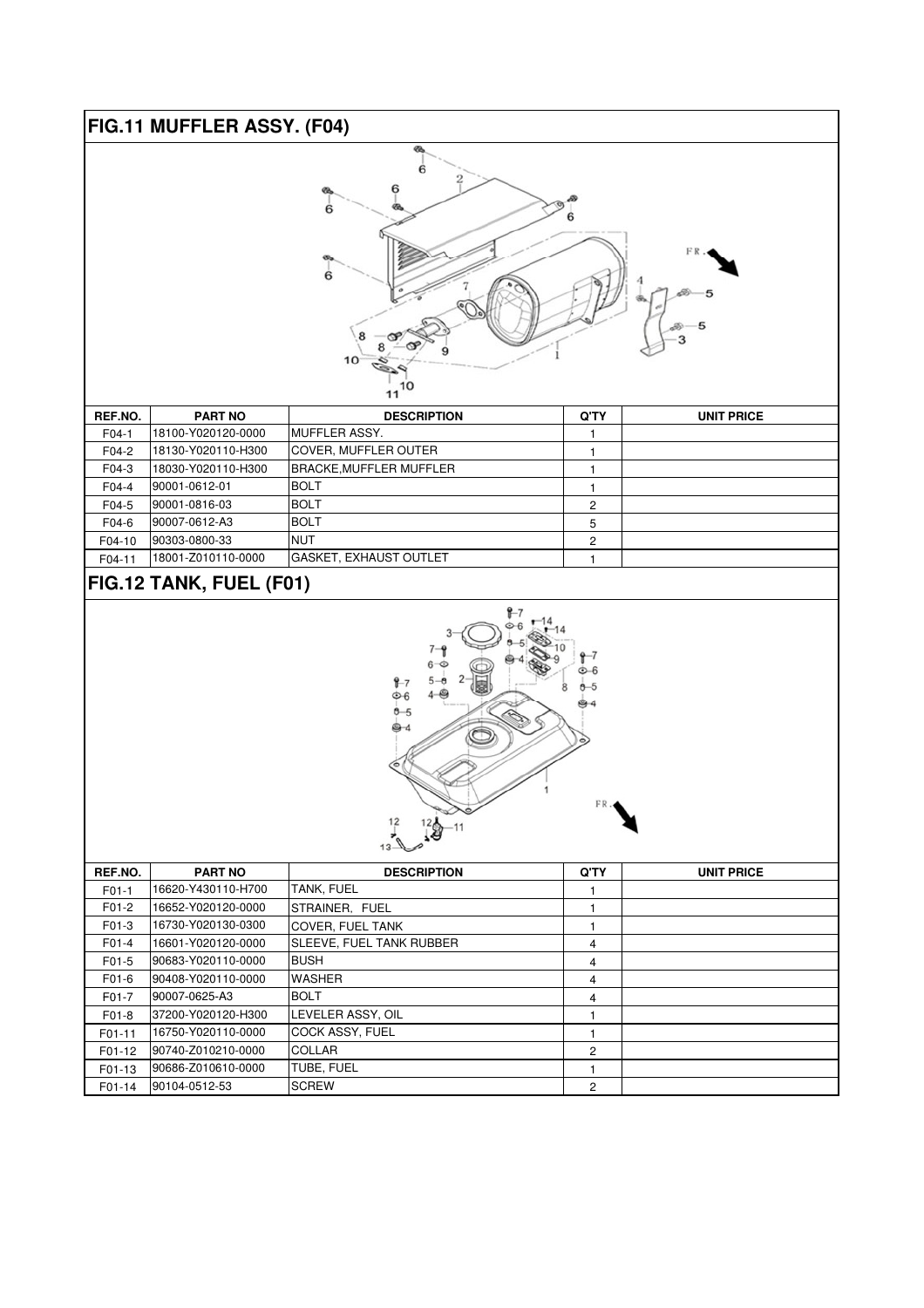## FIG.13 FLYWHEEL SUBASSEMBLY (E15)



| REF.NO.            | <b>PART NO</b>     | <b>DESCRIPTION</b>           | Q'TY | <b>UNIT PRICE</b> |
|--------------------|--------------------|------------------------------|------|-------------------|
| $E15-1$            | 13501-Z010110-0000 | INUT. FLYWHEEL               |      |                   |
| E <sub>15</sub> -2 | 28002-Z260110-0000 | <b>PULLEY.STARTER</b>        |      |                   |
| E <sub>15</sub> -3 | 19352-Z010210-0000 | <b>IMPELLER</b>              |      |                   |
| E15-4              | 13510-Z010110-0000 | <b>IFLYWHEEL SUBASSEMBLY</b> |      |                   |
| E15-6              | 90001-0625-01      | <b>BOLT</b>                  |      |                   |
| E <sub>15</sub> -8 | 30400-Z440110-0000 | COIL, IGNITION               |      |                   |

## **FIG.14 CONTORL ASSY. (E13)**



| REF.NO.            | <b>PART NO</b>     | <b>DESCRIPTION</b>               | Q'TY           | <b>UNIT PRICE</b> |
|--------------------|--------------------|----------------------------------|----------------|-------------------|
| E13-1              | 16070-Z010110-0000 | SUPPORT SUBASSEMBLY, GOVERNOR    |                |                   |
| E13-2              | 90305-0600-31      | <b>NUT</b>                       |                |                   |
| E <sub>13</sub> -3 | 16072-Z010110-0000 | <b>BOLT. GOVERNOR SUPPORT</b>    |                |                   |
| E13-4              | 16063-Z010210-0000 | SPRING, GOVERNOR                 |                |                   |
| E13-5              | 16062-Z010210-0000 | <b>ROD. GOVERNER</b>             |                |                   |
| E13-6              | 16012-Z010110-0000 | SPRING, THROTTLE VALVE RETURNING |                |                   |
| E13-7              | 16520-Z040110-0000 | CONTROL ASSY, THROTTLE           |                |                   |
| E13-8              | 90001-0612-03      | <b>BOLT</b>                      | $\overline{2}$ |                   |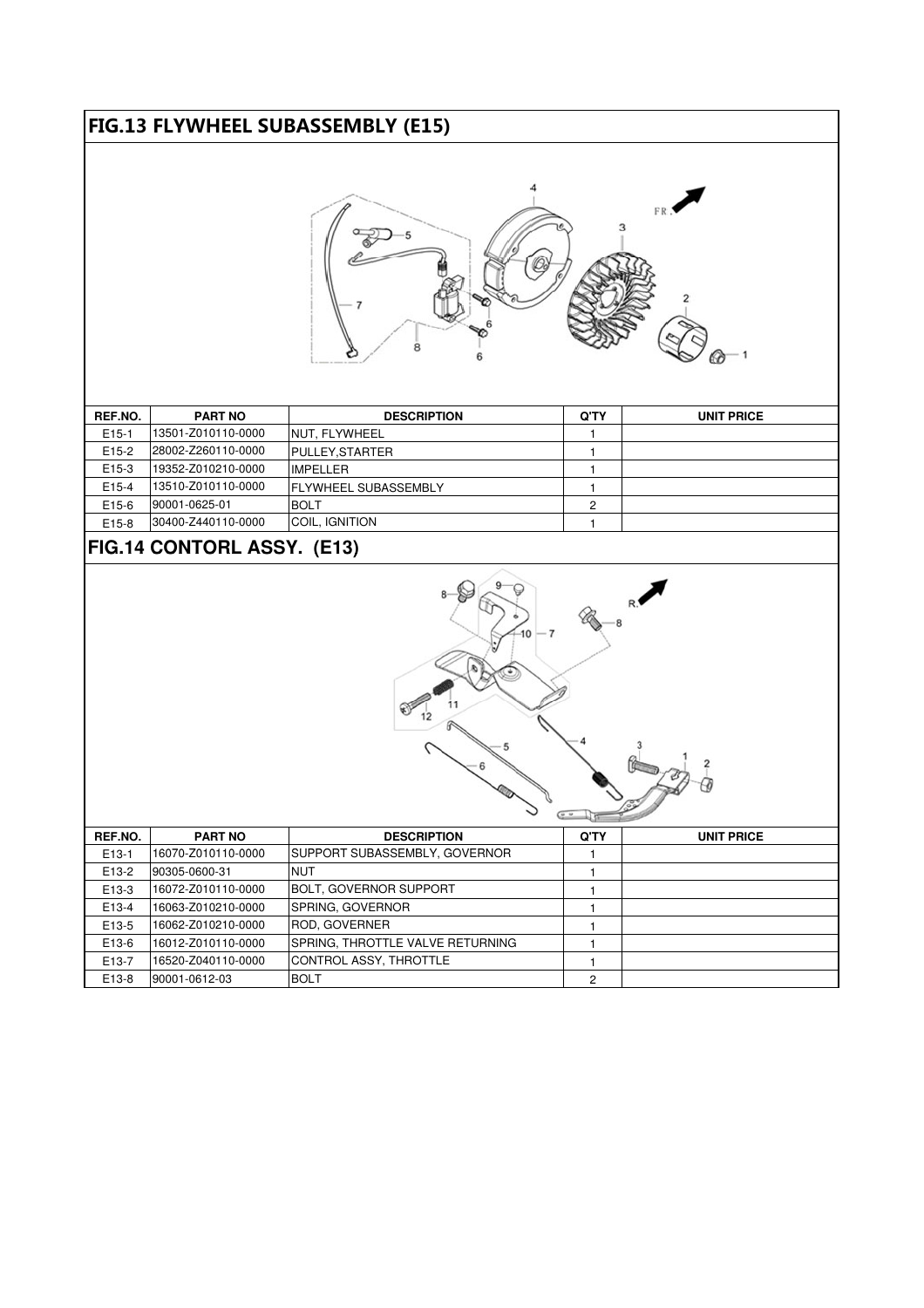## **FIG.15 FRAME, ENGINE (F61)**



| REF.NO. | <b>PART NO</b>     | <b>DESCRIPTION</b>                    | Q'TY           | <b>UNIT PRICE</b> |  |
|---------|--------------------|---------------------------------------|----------------|-------------------|--|
| $F61-1$ | 51100-Y020210-QC00 | FRAME ASSY, ENGINE                    |                |                   |  |
| F61-2   | 51005HY020120-0000 | <b>CUSHION, ENGINE FRAME</b>          | 2              |                   |  |
| F61-3   | 51011HY020120-0000 | <b>CUSHION, ENGINE FRAME RIGHT</b>    | 2              |                   |  |
| F61-4   | 90305-0800-33      | <b>NUT</b>                            | 6              |                   |  |
| F61-5   | 51014-Y020210-0000 | SEAT, ENGINE FRAME SHOCK ABSORPTION   | $\overline{2}$ |                   |  |
| F61-6   | 90001-0825-03      | <b>BOLT</b>                           | 2              |                   |  |
| F61-7   | 51150-Y020120-QC00 | <b>CROSSPIECE SUBASSEMBLY</b>         |                |                   |  |
| F61-8   | 90007-0612-A3      | <b>BOLT</b>                           | 2              |                   |  |
| F61-9   | 90305-0800-31      | <b>NUT</b>                            | 8              |                   |  |
| F61-10  | 16602-Y020130-0000 | <b>GASKET, FUEL TANK RUBBER</b>       |                |                   |  |
| F61-11  | 51016-Y020310-QC00 | SUPPORT, ENGINE FRAME SHOCK ABSORPTIO | $\overline{2}$ |                   |  |
| F61-12  | 90001-0816-03      | <b>BOLT</b>                           | 4              |                   |  |
| F61-13  | 90408-1000-E1      | <b>WASHER</b>                         | $\overline{2}$ |                   |  |
| F61-14  | 90722-Y020110-0000 | PLUG, END                             | 2              |                   |  |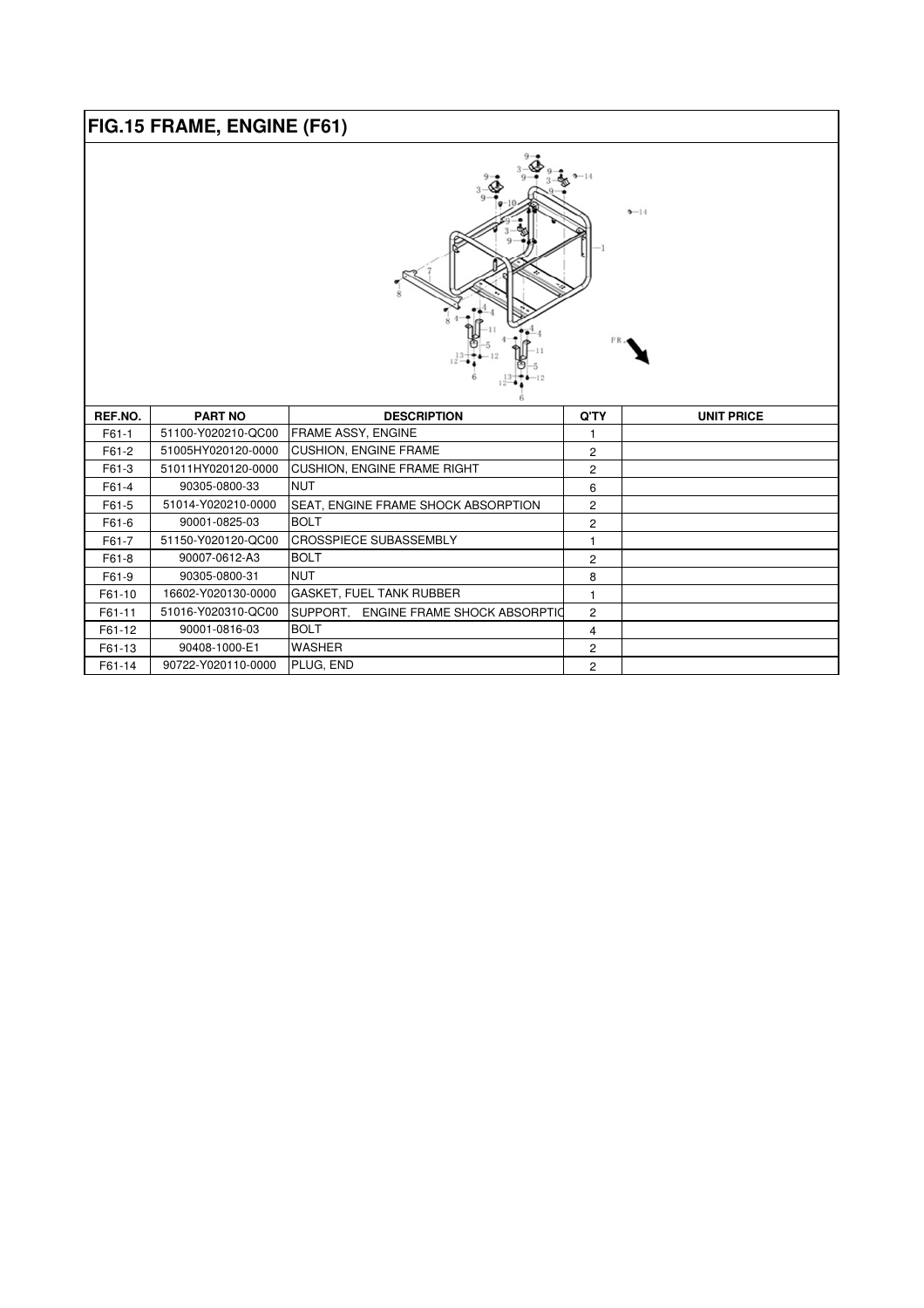# **FIG.16 PANEL SUBASSEMBLY, CONTROL(F62)**

| 5.      |                    |                                  |              |                   |  |
|---------|--------------------|----------------------------------|--------------|-------------------|--|
| REF.NO. | <b>PART NO</b>     | <b>DESCRIPTION</b>               | Q'TY         | <b>UNIT PRICE</b> |  |
| F62-1   | 35680-Y020120-Q200 | <b>SEAT, PANEL</b>               | 1            |                   |  |
| F62-2   | 35610-Y020120-Y100 | PANEL SUBASSEMBLY, CONTROL       | 1            |                   |  |
| F62-3   | 35680-Y130110-Q200 | CASE, PANEL REAR                 | 1            |                   |  |
| F62-4   | 90007-0612-A3      | <b>BOLT</b>                      | 4            |                   |  |
| F62-5   | 90106-0410-51      | <b>SCREW</b>                     | 6            |                   |  |
| F62-6   | 90408-0400-E1      | <b>WASHER</b>                    | 10           |                   |  |
| F62-7   | 90403-0400-01      | <b>WASHER</b>                    | 10           |                   |  |
| F62-8   | 90305-0400-71      | <b>NUT</b>                       | 4            |                   |  |
| F62-12  | 35621-Y020110-0000 | <b>BRIDGE, RECTIFICATION</b>     | 1            |                   |  |
| F62-13  | 35160-Y020110-0000 | SWITCH SUBASSEMBLY               | 1            |                   |  |
| F62-14  | 37114-Y390110-0000 | <b>VOLTMETER</b>                 | 1            |                   |  |
| F62-15  | 35645-Y020110-0000 | <b>BREAKER</b>                   | $\mathbf{1}$ |                   |  |
| F62-17  | 35614-Y020110-0000 | SOCKET SUBASSEMBLY, POWER SUPPLY | 2            |                   |  |
| F62-18  | 31234-Y020110-0000 | PROTECTOR, OVERCURRENT           | 1            |                   |  |
| F62-19  | 35634-Y020110-0000 | TERMINAL, NEGATIVE ELECTRODE     | 1            |                   |  |
| F62-20  | 35633-Y020110-0000 | TERMINAL, POSITIVE ELECTRODE     | 1            |                   |  |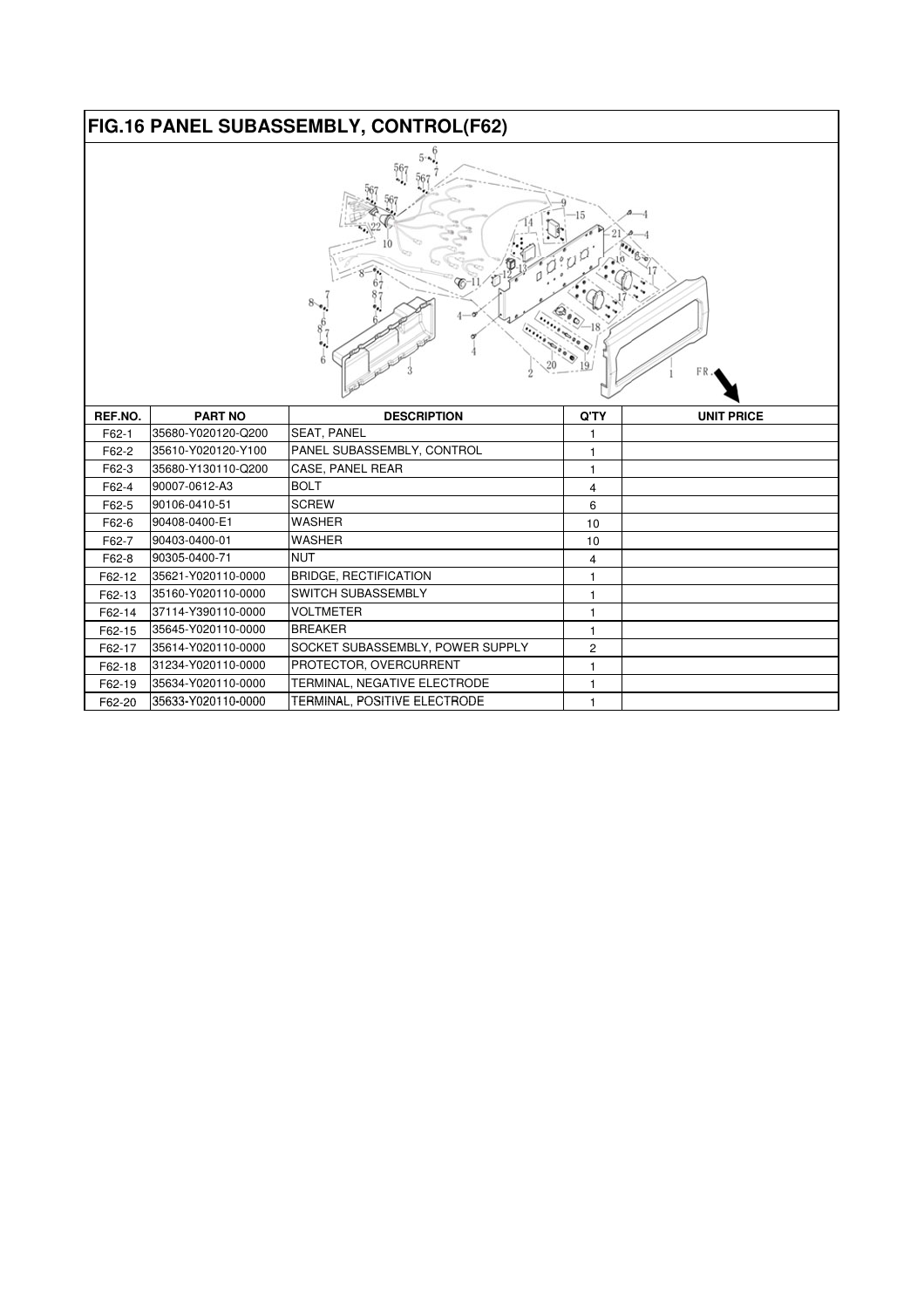#### **FIG.17 ROTOR/STATOR (F63)**



| $8 - 17$ |                     |                                  |      |                   |  |
|----------|---------------------|----------------------------------|------|-------------------|--|
| REF.NO.  | <b>PART NO</b>      | <b>DESCRIPTION</b>               | Q'TY | <b>UNIT PRICE</b> |  |
| F63-1    | 31300-Y020510-0000  | <b>MOTOR ASSY</b>                |      |                   |  |
| F63-4    | 30021-Y020110-0000  | <b>BRACKET, MOTOR</b>            |      |                   |  |
| F63-5    | 30048-Y020120-0000  | <b>BOLT</b>                      | 4    |                   |  |
| F63-6    | 90408-Y020210-0000  | <b>WASHER</b>                    |      |                   |  |
| F63-7    | I30049-Y020120-0000 | <b>BOLT</b>                      |      |                   |  |
| F63-8    | I30060-Y025110-0000 | REGULATOR, VOLTAGE               |      |                   |  |
| F63-9    | 90001-0512-01       | <b>BOLT</b>                      | 2    |                   |  |
| F63-10   | l31320-Y020120-0000 | <b>BRUSH SUBASSEMBLY, CARBON</b> |      |                   |  |
| F63-11   | 90001-0512-01       | <b>BOLT</b>                      |      |                   |  |
| F63-12   | I30022-Y020110-Y100 | <b>COVER, MOTOR TAIL</b>         |      |                   |  |
| F63-13   | 90001-0512-03       | <b>BOLT</b>                      | 2    |                   |  |
| F63-14   | 90727-Y020110-0000  | <b>BAND</b>                      |      |                   |  |
| F63-15   | 90001-0514-01       | <b>BOLT</b>                      |      |                   |  |
| F63-16   | 30023-Y020110-0000  | STOPPER, MOTOR RIGHT COVER       |      |                   |  |
| F63-17   | 90007-0612-A1       | <b>BOLT</b>                      |      |                   |  |